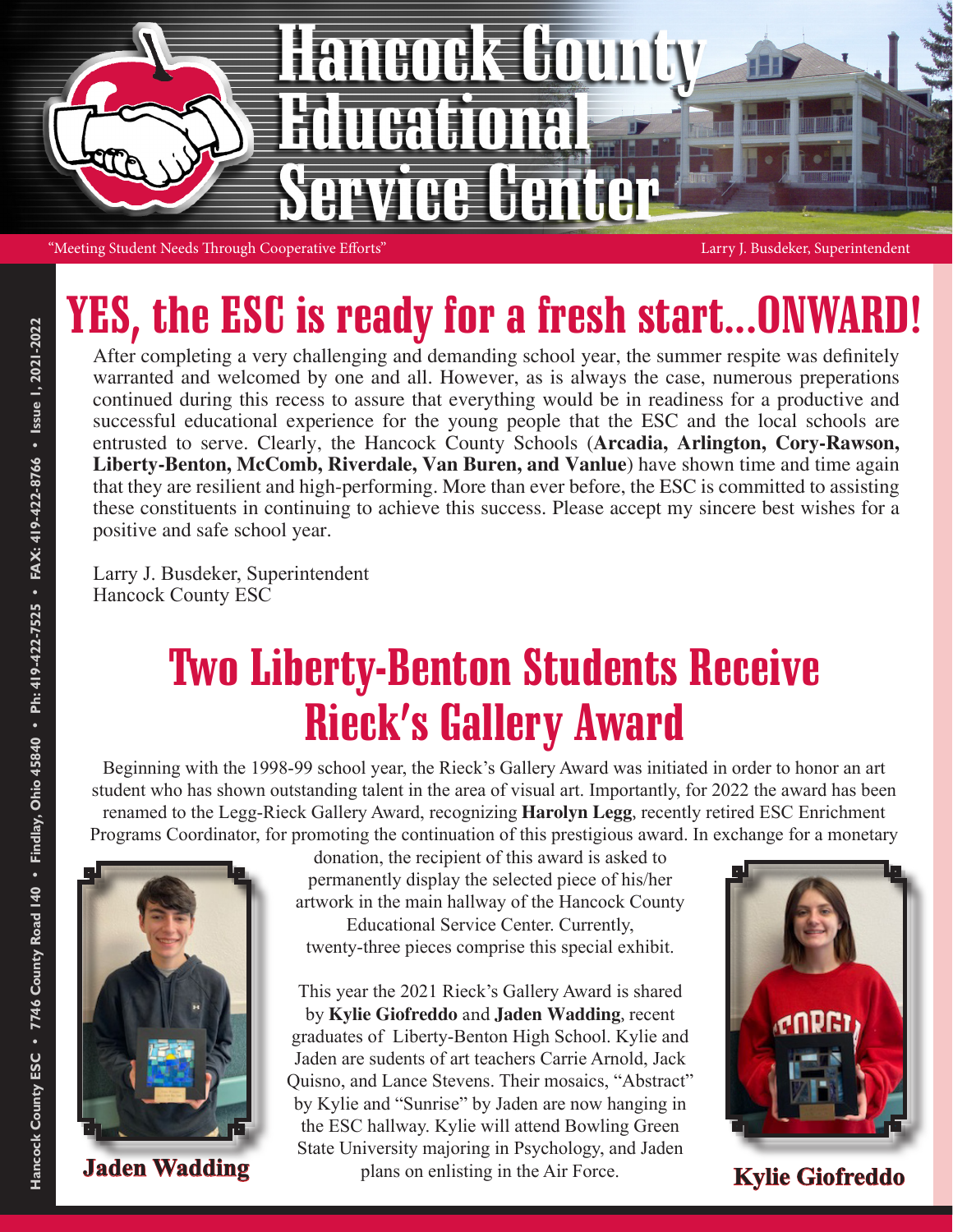

Hancock County Educational Service Center

### Transition Coordinator to Enhance ESC Services

Thanks to the financial assistance of the Blanchard Valley Center/DD, the postition of Transition Coordinator will begin providing much-needed services to special needs students for the 2021-2022 school year. The primary purpose of this role is to assist the students in the development of a suitable Transition Plan to be followed upon graduation from high school. This plan will focus in three areas: (1) employment - *Students will maintain a job they are successful in, enjoy going to each day, and choose themselves,* (2) education/training - *Students will continue to learn new skills and concepts as they move into adulthood,* and (3) independent living - *Students will successfully perform functional self-care and household management duties to be as independent as they are capable of being.* Therefore, the objective of the Transition Coordinator is to help students, families, teachers, related services, community agencies, and businesses collaborate through multi-agency planning and partnerships to accomplish successful student outcomes for these three goals.

The Hancock County System of Care (SOC) first priority indentified in January 2021 is to increase emphasis on programs and services for transition-aged youth. Furthermore, as of February 2021, 333 students on IEPs throughout Hancock County Schools are eligible for transition coordination and services. Last but not least, IDEA requires a transition plan and services on Section 5 of the IEP and it is to drive the IEP starting at age 14. Clearly, the need for a Transition Coordinator exists.

Taking on this role is **Angie Toland**. Angie comes to Hancock County having served as a Transition Coordinator, as well as an Occupational Therapy Assistant, for the Allen County ESC. She is a graduate of Rhodes State College, as well as the University of Cincinnati. This past school year, Angie was a Medical Assistant at McComb. As is evident, Angie has the skills and experience necessary to successfully fulfill this new role at the ESC.

## ESC Focused on Accomplishing Six Priorities

In order to maintain necessary direction and accountability to its various constituents, the Hancock County Educational Service Center is committed to addressing the following six priorities. As in the past, a mid-term report will be provided to the ESC Governing Board on the progress being made in these areas, with the final summary of accomplishments provided to all stakeholders in May.

- **1.** To continue to enhance the numerous **services** that are provided to **special needs** students and their parents in the eight local school systems.
- **2.** To provide relevant **general education services,** with an emphasis on professional development, curriculum revision, and technical assistance.
- **3.** To develop pertinent countywide **resource materials/programs.**
- **4.** To maintain and strengthen the **educational partnerships** with the Findlay City Schools, Findlay Digital Academy, St. Michael's School, the Millstream Career Center, the Blanchard Valley Center/DD, The University of Findlay, Bowling Green State University and Owens Community College.
- **5.** To build upon **community collaborations,** such as the Family-Children First Council, Findlay-Hancock County Community Foundation, ADAMHS, United Way of Hancock County, Raise-The-Bar, Hancock County Sheriff's Office, Findlay Rotary Club, and Challenged Champions Equestrian Center.
- **6.** To maintain the ESC's primary commitment to **team building** and **continuous improvement** in all areas of operation, with an emphasis on **cost effectiveness** and **efficiency.**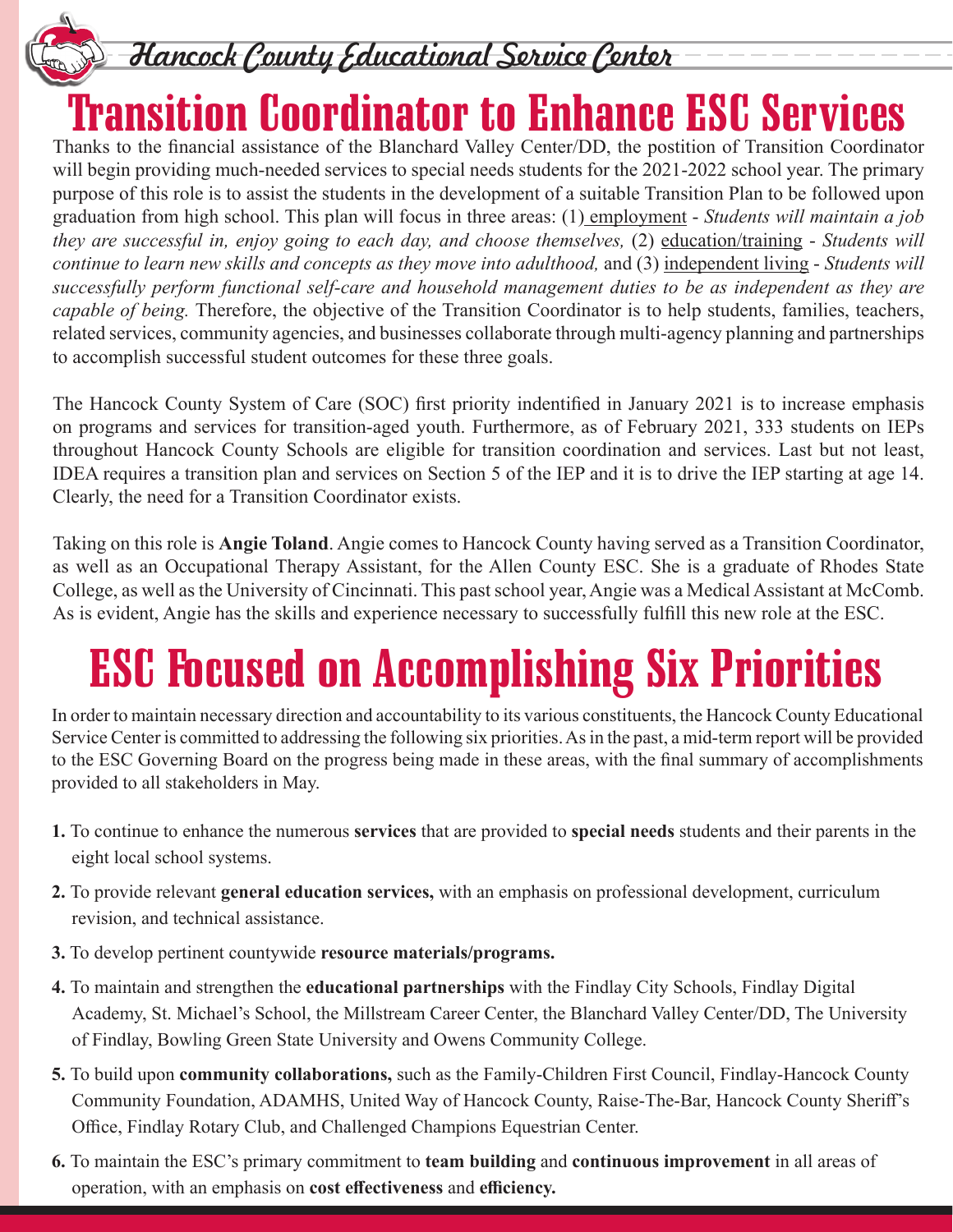Meeting Student Needs Jhrough Cooperative Efforts

#### ESC Welcomes New Members to the Service Team

Assuming a *Speech-Language Pathologist* position is **Debra McClung-Giano.** She received both her BS and MAED in Communications Disorders from Eastern Kentucky University. After serving for nine years in two hospital settings, Debra worked at Concepts Rehab Inc. in Toledo for five years and Encore Rehabilitation Services in Ottawa for nine years. For the past four years, she has assisted at The Center for Autism and Dyslexia in Lima.

Taking over as *School Psychologist* for the Riverdale Local Schools is **Abby Musgrave.** A Magna Cum Laude graduate, Abby received her BA from Bowling Green State University. Also, she is a recent graduate of Miami University with an Educational Specialist degree in School Psychology. After completing her two Practicums, Abby served as an Intern School Psychologist at Mason City Schools (Mason Middle Schools and Mason Early Childhood Center) this past year.

Joining the instructional team is **Kathy Brown** as the *High School Multiple Disabilities Teacher* at Van Buren. Kathy received her BS from Ohio Northern University. For the past four years, she has been a primary instructor at Simon Kenton School in Kenton. She has also served as a longterm substitute at Ada High School, as well as an intervention specialist at Lima West Middle School for nine years.

Assuming the position of *Elementary Multiple Disabilities Teacher* at Van Buren is **Jenna Mundy**. Jenna was awarded a BA from Heidelberg University in Music Education, and a MAED in Early Intervention Mild to Moderate from Mount Vernon Nazarene University. Besides being a musical orchestra director and an instrumental lessons instructor, she has served as a paraprofessional aide and Special Needs Provider for Upper Sandusky Schools.

Accepting the position of *Part-time Special Needs Preschool Teacher* at Vanlue is **Rachel John.** Rachel is an honor graduate of Bowling Green State University, with a BS in Inclusive Early Childhood Education. For one year, she served as a kindergarten intervention specialist, and for the past two years Rachel has been an instructor of a kindergarten inclusive classroom for Van Wert City Schools. Furthermore, Rachel is also taking on the role as *Part-time Special Needs Itinerant Preschool Teacher.*

Assuming the position of *Fulltime District/Building Substitute Teacher* is **Katherine Sheridan.** Katherine received her BS from Bowling Green State University, and she is currently enrolled in a MAED program through Grand Canyon University. She has served as a substitute teacher for the past six years. Katherine has also been a pre-school aide and a K-1 teacher at The Center for Autsim and Dyslexia in Findlay.

Last but not least, becoming the *Treasurer's Clerk* is **Kathy Davidson**. Kathy attended the University of Northwestern Ohio in Secretarial Studies and Office Administration. For fourteen years she worked as an Administrative Assistant for Schroeder & Co. , C.P.A.s in Ottawa and for eighteen years as an Accounting Bookkeeper for St. Peter & Paul Church, Ottawa.